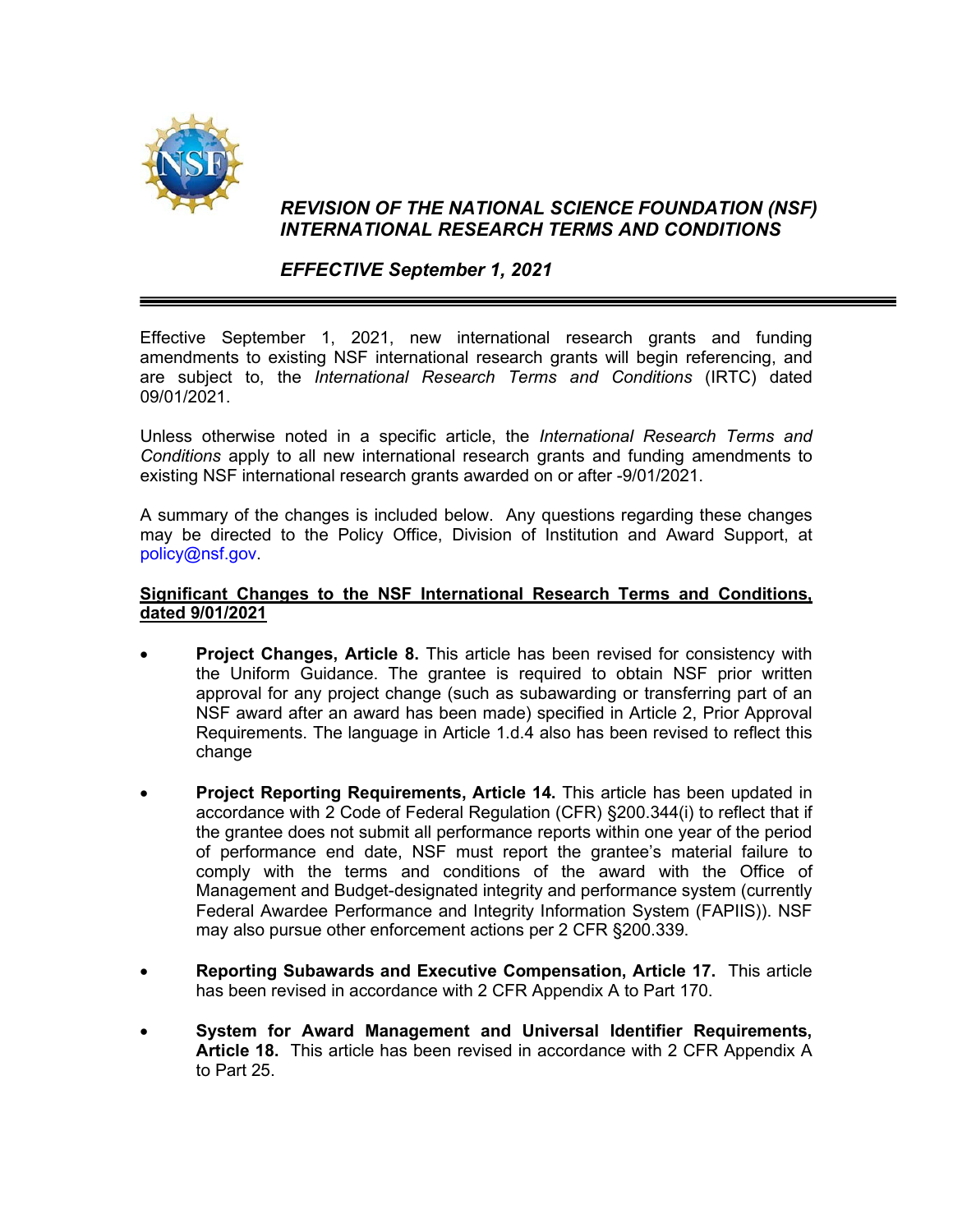- **Termination and Enforcement, Article 28**. Consistent with 2 CFR §200.340, this article has been updated to emphasize the ability of the Federal awarding agency to terminate Federal awards, to the greatest extent authorized by law, when the Federal award no longer effectuates the program goals or Federal awarding agency priorities
- **Notification Requirements Regarding Sexual Harassment, Other Forms of Harassment, or Sexual Assault, Article 37.** This new term and condition implements NSF's policy regarding sexual harassment, other forms of harassment, or sexual assault. Grantee organizations are required to notify NSF of any findings/determinations of sexual harassment, other forms of harassment, or sexual assault regarding an NSF funded Principal Investigator (PI) or co-PI.

Grantees also are required to notify NSF if the PI or co-PI is placed on administrative leave or if the grantee has imposed any administrative action on the PI or any co-PI relating to any finding/determination or an investigation of an alleged violation of grantee policies or codes of conduct, statutes, regulations, or executive orders relating to sexual harassment, other forms of harassment, or sexual assault. This term and condition specifies the procedures that will be followed by NSF upon receipt of a notification.

- **Post-award Disclosure of Current Support and In-Kind Contribution Information, Article 38.** This entirely new article establishes a post-award disclosure requirement of undisclosed current support and in-kind contribution information. If an organization discovers that a PI or co-PI on an active NSF grant failed to disclose current support or in-kind contribution information as part of the proposal submission process, the Authorized Organizational Representative must submit the information outlined in the article within 30 calendar days of the identification of the undisclosed current support or in-kind contribution.
- **Section 889 of the** *National Defense Authorization Act (NDAA) for Fiscal Year (FY) 2019***, Article 39.** Consistent with 2 CFR §200.216 and §200.471, this new article prohibits the use of Federal assistance funding on certain telecommunications and video surveillance services or equipment.